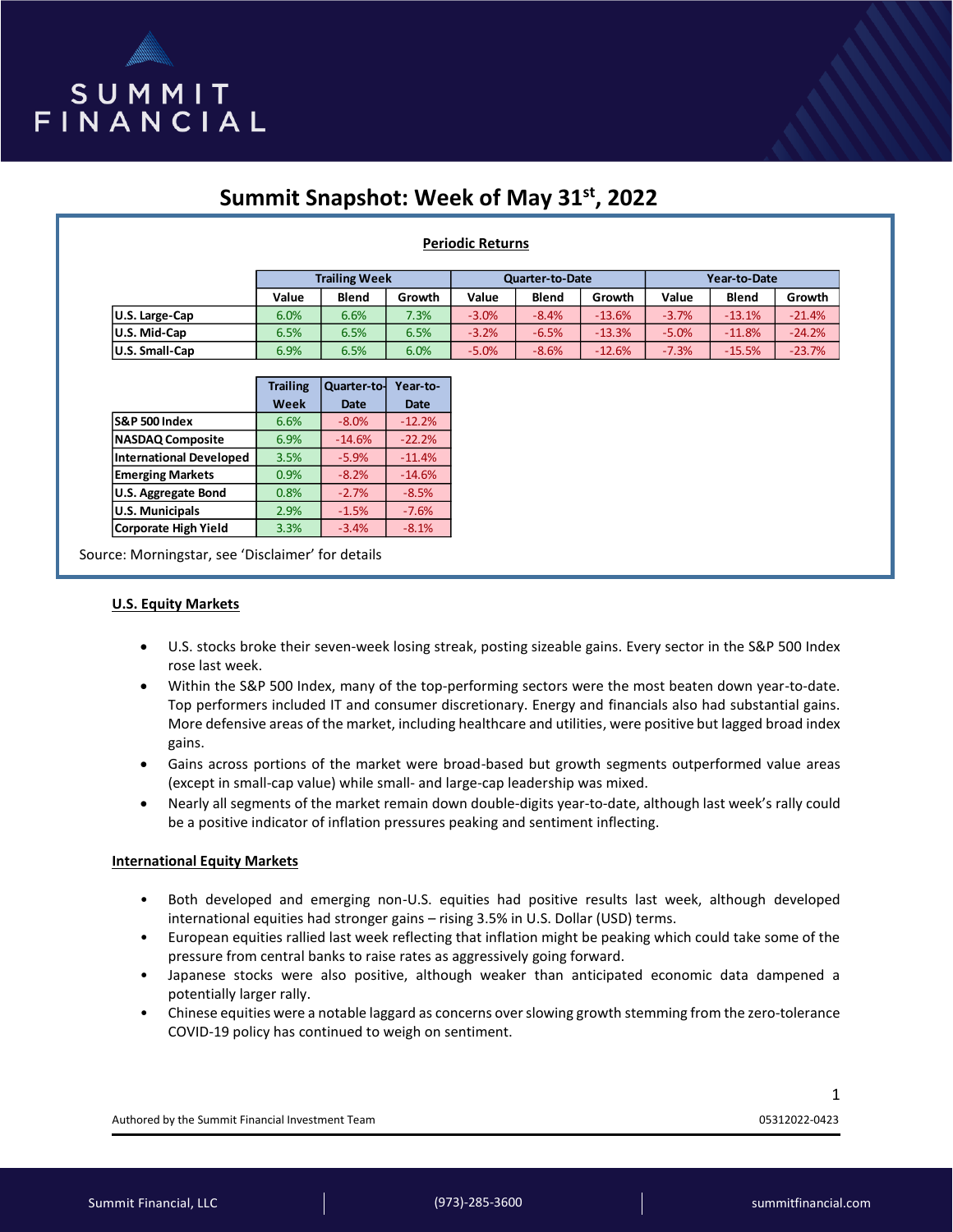#### **Credit Markets**

- 10-year U.S. Treasury yields ticked down over the week, ending the period at 2.74%. Lower Treasury yields seemed to reflect signs that the economy was slowing, and that the Fed could potentially slow the pace of rate hikes in the future.
- Investment-grade corporate spreads tightened as investors increased their risk appetite last week. The U.S. Aggregate Bond Index rose nearly a percent, softening losses from earlier in the year.
- A risk-on sentiment meaningfully bolstered high yield performance, with the asset class rising over 3%. Demand for high yield bonds was strong across various subsectors.
- Municipal bonds rallied over the week as compelling valuations brought in investors from the sidelines. Falling yields paired with favorable supply/demand dynamics heading into the holiday weekend likely also supported the market.

### **U.S. Economic Data/News**

- The recent Federal Reserve (Fed) minutes from the Federal Open Market Committee (FOMC) were in line with expectations. All members voted in support of 0.50% rate increases over the next several meetings to bring the policy rate to neutral levels without overly restricting economic growth.
- Several key economic indicators have shown signs of softening recently. Early Purchasing Managers' Indexes (PMIs) that reflect around 85% of survey responses retreated from last month's levels in both the manufacturing and services portions of the economy. Notably, they still remain in expansionary territory.
- There are some early signs that inflation could have peaked. Nondefense capital goods orders, excluding aircraft, increased 0.3% in April, a slowdown from the 1.1% increase recorded in March. The personal core expenditures price index (PCE) rose modestly in April, but the year-over-year pace of increase is moderating.

#### **International Economic Data/News**

- European Central Bank (ECB) president, Christine Lagarde offered hawkish statements last week confirming an early fade of their bond buying program and paving the way for a rate hike in Q3.
- European economic data showed more strength than expected bolstered by strong demand for services from households. Input costs for the manufacturing sector also fell for the second month in a row.
- Japan's economy has been flashing signs of slower growth recently after manufacturing slowed and concerns over a spillover effect from China's coronavirus surge could further limit sentiment.
- China has been slowly easing lockdowns, although prior restrictive measures are likely to leave a meaningful mark on the local economy. Further easing to dampen the blow from lockdowns is likely in the future.

### **Odds and Ends**

- It isn't the office that workers heading into the city despise. It's the commute. The COVID-19 pandemic led to a surge in remote work, emptying office towers as more people worked from home. Cities with longer commutes have taken the biggest economic hit, while urban areas where people live closer to work have a higher return-to-office rate, according to The Wall Street Journal's analysis of U.S. Census Bureau data and building-access company Kastle Systems. In a Gallup survey last summer, 52% of those who want to work remotely listed avoiding commuting time as a top reason they don't want to go to the office. Other common reasons, like well-being and flexibility, are also closely tied to the commute.
- Lumber prices have come crashing down in a new sign of how rising interest rates are deflating markets that boomed during the pandemic. Wood prices were a leading indicator of the supply-chain problems and inflation that followed pandemic lockdowns. Prices shot up in the summer of 2020 as cooped-up

Authored by the Summit Financial Investment Team 05312022-0423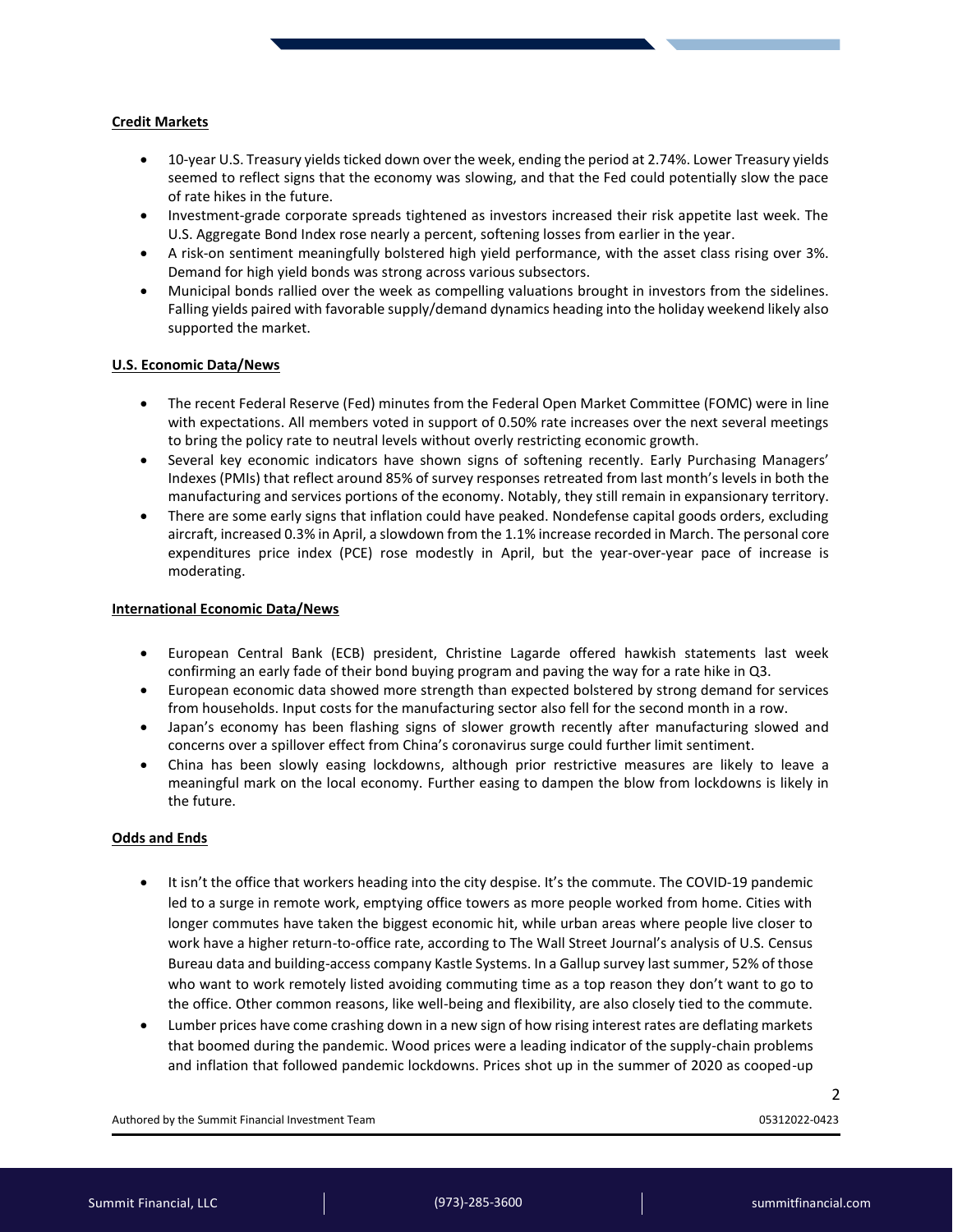Americans remodeled and demand for suburban houses soared. By last spring, lumber cost more than twice the pre-pandemic high. Now, two-by-four prices are flashing caution. Lumber futures for July delivery ended Friday at \$695.10 per thousand board feet, down 52% from a high in early March.

• Unilever said it would add Nelson Peltz to its board and disclosed his fund now holds a 1.5% stake, moves that ratchet up pressure on the maker of Dove soap and Hellmann's mayonnaise to reinvigorate growth across its vast portfolio. Unilever said the company had held "extensive and constructive discussions" with Peltz and that he believed the investor's experience in the consumer goods sector would prove valuable. Unilever has been under pressure to buoy sales growth in recent quarters, with the company's share price drifting lower so far this year.

#### **Resource of the week:**

- Ray Dalio is a global macro-investor and author. Ray joins the *Armchair Expert*, Dax Shepard, to discuss how the world's economy is driven by debt, how investors can study history to try to predict financial outcomes, and how new world orders can shape the rules for the rest of humanity. Ray and Dax talk about what equal opportunity looks like, how education is affecting the future of the economy, and how compromise is the key to creating a system that works for everyone. Ray explains the different types of wars, how ideologies now rule in the public space, and how meditation has helped him with painful experiences in his life.
- **Podcast link**:<https://armchairexpertpod.com/pods/ray-dalio>

Sources: The WSJ, T. Rowe Price Global Markets Weekly Update